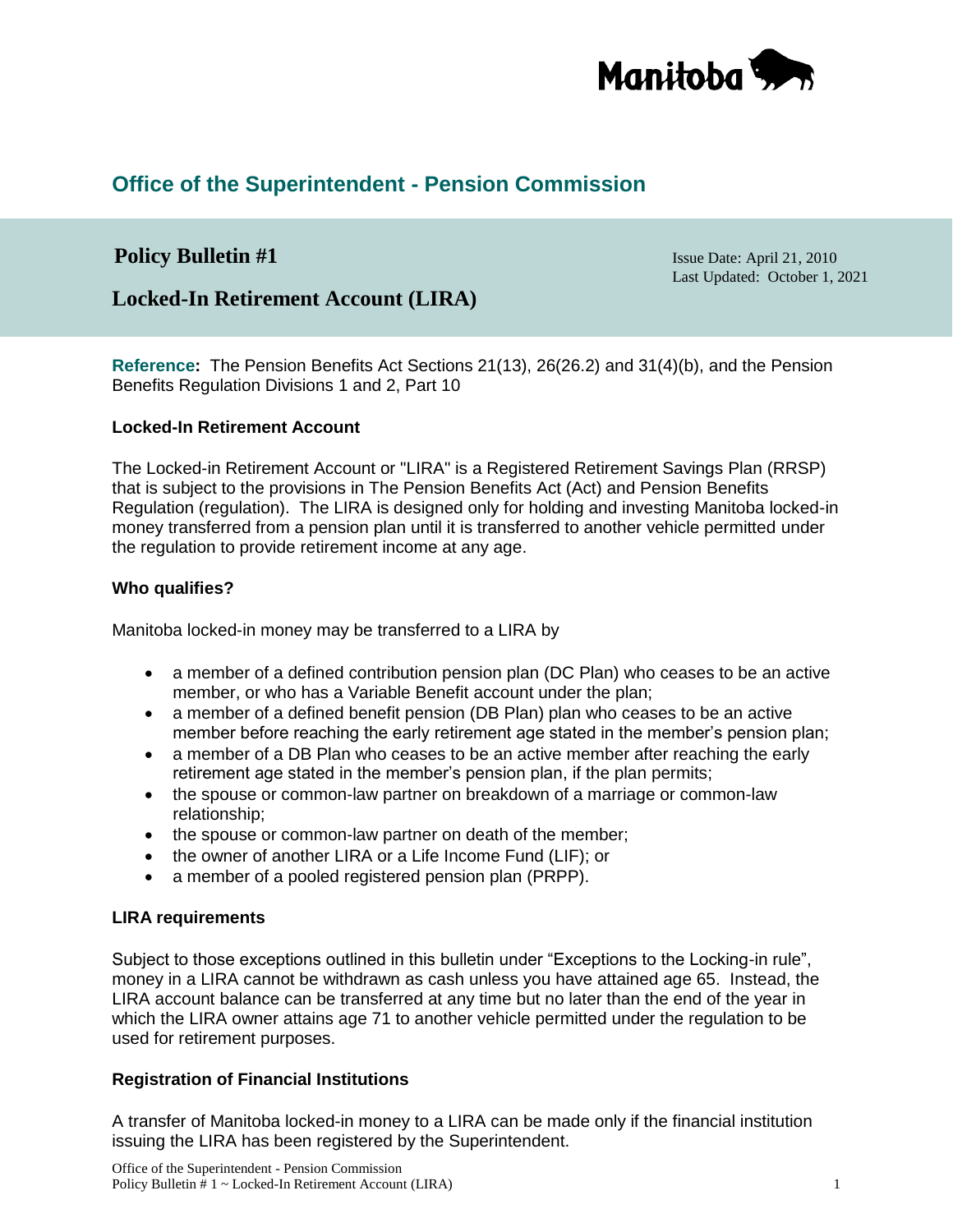Registration involves

- a. applying to the Superintendent for registration; and
- b. receiving notification in writing that the Superintendent has registered the financial institution in relation to the LIRA and placed it on the Superintendent's Register of Authorized Financial Institutions.

The Superintendent may revoke registration if the financial institution fails to comply with any provision of the Act or regulation.

## **Superintendent's Register of Authorized Institutions**

The Superintendent's Register of Authorized Institutions (Superintendent's Register) is available at [www.gov.mb.ca/finance/pension/pdf/suptregister.pdf.](https://gov.mb.ca/finance/pension/pdf/suptregister.pdf)

#### **Member-owner**

A member owner is someone who ceased to be an active member of a pension plan while employed in Manitoba, and some or all of the money in their LIRA is attributable, directly or indirectly, to the pension benefit credit that they earned as a member of the pension plan.

## **Transfers to LIRAs**

Money can only be transferred to a LIRA from

- another LIRA or LIF;
- a pension plan (if the plan permits); or
- a PRPP.

The financial institution or administrator making the transfer to the LIRA must advise the financial institution receiving the money, in writing, that the money is Manitoba locked-in money.

## **Transfers from LIRAs**

Money can only be transferred from a LIRA to

- another LIRA or LIF;
- $\bullet$  a pension plan (if the plan permits);
- an insurance company to purchase a life annuity contract; or
- a PRPP (if the plan permits)

If permitted under the terms of a DC Plan, generally means the DC Plan permits an owner to transfer their LIRA funds to the DC Plan, which administers it as a "locked-in" additional voluntary contribution.

If permitted under the terms of a DB Plan, generally means the DB Plan permits an owner to transfer their LIRA funds to the DB Plan to be administered as a "locked-in" additional voluntary contribution or used for purposes of purchasing pensionable service under that DB Plan.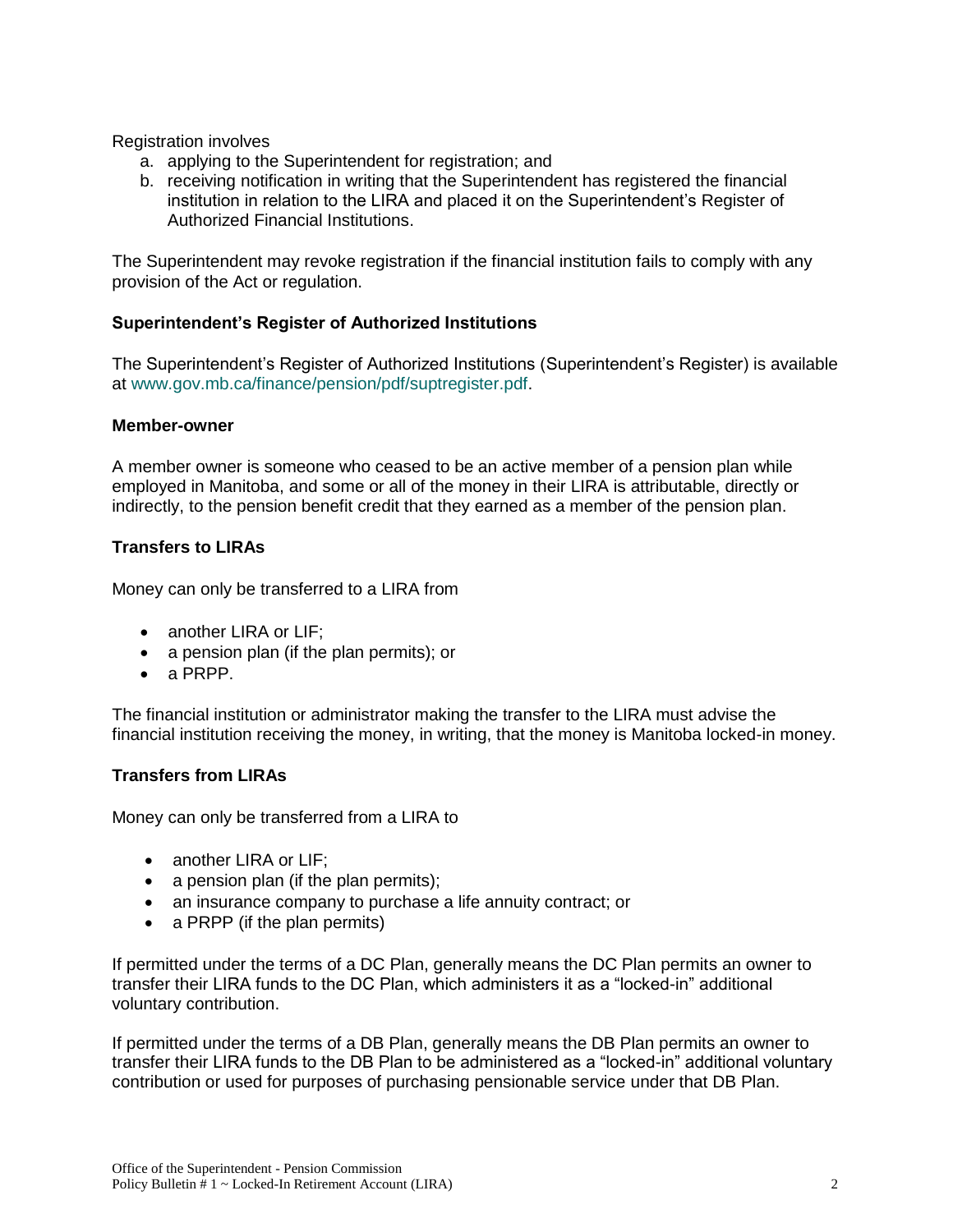If the LIRA funds will be used to buyback pensionable service under the DB Plan, all the conditions precedent to transfer set out in subsection 10.21 of the regulation continue to apply to the administrator of the LIRA, with one exception. Rather than the administrator of the LIRA obtaining written confirmation from the administrator of the DB Plan that the transferred amount will be administered as Manitoba locked-in money, the administrator would instead obtain written confirmation from the administrator of the DB Plan that the transferred amount will be used to buyback pensionable service under the DB Plan and provide the owner with a pension, retirement income or annuity in accordance with the terms of the DB Plan.

The financial institution making the transfer must

- advise the administrator, financial institution or insurance company receiving the money, in writing, that the money is Manitoba locked-in money; and
- provide a copy of any waiver or consent by the member-owner and spouse or commonlaw partner that has not been revoked to the administrator, financial institution or insurance company receiving the money.

## **Joint Pension Waiver Form Required**

If a LIRA member-owner has a spouse or common-law partner at retirement, the spouse or common-law partner is entitled to a joint pension on the member-owner's death that must be at least 60% of the pension that was payable to the member-owner.

The spouse or common-law partner may waive their entitlement to the joint pension after receiving prescribed information, completing Form 5A - [Waiver of 60% Joint Pension](https://gov.mb.ca/finance/pension/pdf/form5a_waiver60joint.pdf)  [Entitlement for Pension Plan or Locked-in Retirement Account](https://gov.mb.ca/finance/pension/pdf/form5a_waiver60joint.pdf) according to section 10.22 of Division 2 of Part 10 of the regulation, and filing the waiver with the administrator. The waiver is required when the LIRA member-owner elects to transfer money in their LIRA to

- $\bullet$  a LIF;
- a pension plan to provide a pension that is not a joint pension or is a joint pension that reduces to less than 60% on the member-owner's death; or
- a life insurance company to purchase a life annuity that is not a joint pension or is a joint pension that reduces to less than 60% on the member-owner's death.

#### **Death benefit**

When a member-owner dies before retirement, the spouse or common-law partner is entitled to the LIRA account balance. Where there is no spouse or common-law partner, the account balance must be paid to the beneficiary, or where no beneficiary exists, to the owner's estate.

A spouse or common-law partner may, before or after the LIRA member-owner's death, waive their entitlement or potential entitlement to the death benefit after receiving prescribed information, completing Form 2 - [Waiver of Survivor or Death Benefit](https://gov.mb.ca/finance/pension/pdf/form2_deathbenefitwaiver.pdf) according to section 10.25 of Division 2 of Part 10 of the regulation, and filing the waiver with the administrator.

A death benefit waiver may be revoked by the LIRA member-owner and their spouse or common-law partner by signing a joint revocation and filing it with the financial institution.

If the LIRA owner is a former or surviving spouse or common-law partner of a plan member, the LIRA account balance must be paid to the designated beneficiary, or estate, in a lump sum.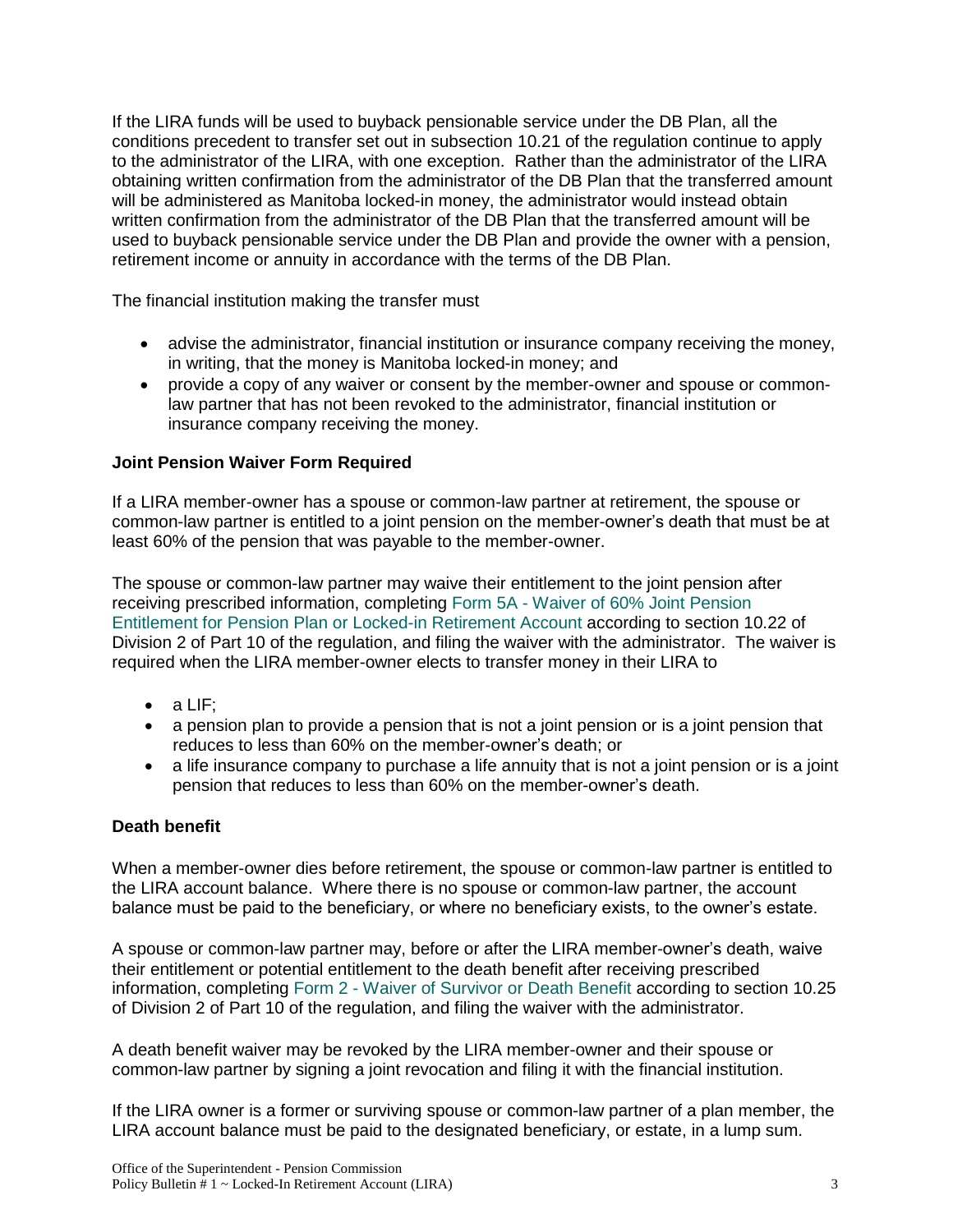## **Breakdown of a Marriage or Common-law Relationship**

Upon breakdown of the marriage or common-law relationship of a LIRA member-owner, the spouse, former spouse or common-law partner will be entitled to receive an amount from the LIRA that cannot exceed 50% of the pension benefit credit earned during the period of the relationship. The spouse, former spouse or common-law partner may transfer their share of the LIRA to their own LIRA or LIF, to an insurance company to purchase a life annuity or pension plan (if the plan permits) or a PRPP.

See Policy Bulletin # 5 – [Pension Benefit Division](https://www.gov.mb.ca/finance/pension/pdf/bulletin5_2021.pdf) for further information.

#### **Exceptions to the locking-in rule**

See Policy Bulletin #4 - [Withdrawal or Unlocking of LIRAs and LIFs](https://www.gov.mb.ca/finance/pension/pdf/bulletin4_2021.pdf) for further information on Small Amounts, Shortened Life Expectancy, Non-Residency, Full Unlocking and Financial Hardship.

#### **Small Amounts**

The owner of a small LIRA can withdraw the entire balance. Section 10.65 of Division 6 of Part 10 of the regulation sets out rules for determining whether a locked-in account is small. These rules are based on a percentage of the Year's Maximum Pensionable Earnings (YMPE) under the Canada Pension Plan.

**NOTE**: There are no forms required under the Act and regulation, i.e. consent or waiver, for withdrawing small LIRAs and LIFs (locked-in accounts).

If the total of the balances of all the owner's locked-in accounts is considered small under the regulation, the owner is entitled to withdraw the entire balance of those accounts. An owner's locked-in account is small if the total of

- a) the balances of all the owner's locked-in accounts; and
- b) if the owner is less than 65 years old, interest on those balances, calculated and compounded annually at the rate of 6% per annum from December 31 of the year in which the application is filed to the end of the year in which the owner turns 65 years of age;

is less than 40% of the YMPE for the year in which the owner applied for the withdrawal (**small amount limit**) (\$24,640.00 for 2021).

## **Shortened Life Expectancy**

A LIRA owner who has a terminal illness or disability resulting in a shortened life expectancy might be entitled to withdraw all or any part of the balance of their locked-in account. Sections 10.68 to 10.70 of Division 7 of Part 10 of the regulation set out rules for determining whether they may make the withdrawal. "**Shortened life expectancy**" means a life expectancy that has been shortened by reason of a terminal illness or disability to less than two years.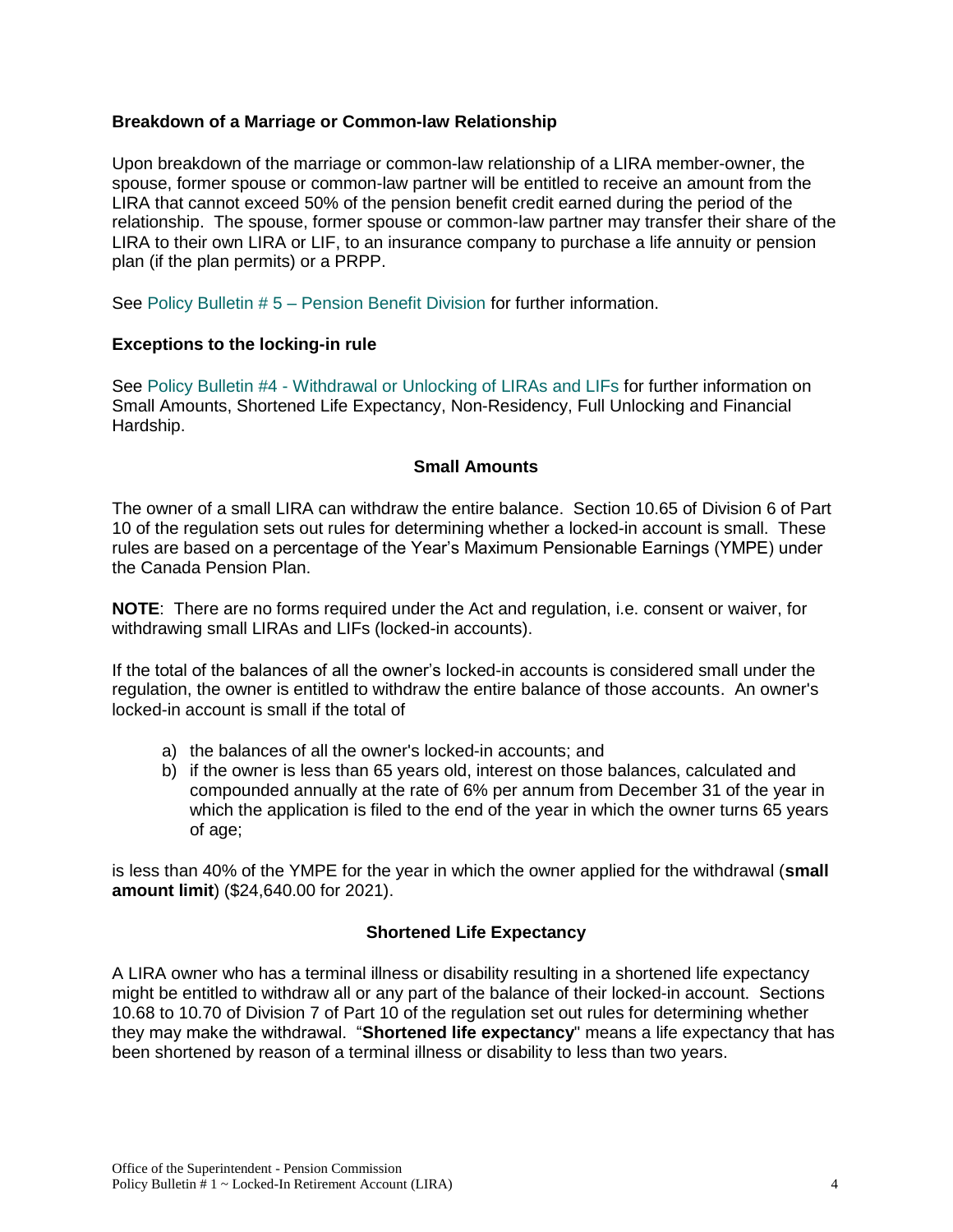### **Non-Residency**

If a LIRA owner satisfies Canada Revenue Agency (CRA) that, under the Income Tax Act (Canada), he or she is no longer a resident of Canada, and has had that status for at least two years, the owner might be entitled to withdraw the balance of their account under subsection 21.1(3) of the Act, if the contract permits. Sections 10.60 to 10.62 of Division 5 of Part 10 of the regulation set out rules for determining whether he or she may make the withdrawal.

Proof of non-residency may be requested from CRA by completing and filing Form NR73 – Determination of Residency Status (Leaving Canada) with CRA. This form can be obtained from CRA's website at [www.cra.gc.ca](http://www.cra.gc.ca/) or by calling 1-800-959-2221.

## **One-Time 50% Transfer**

**NOTE**: An application for a one-time transfer may only be made once in a lifetime and with Manitoba locked-in money.

A LIRA owner who is at least age 55 may apply for a one-time transfer under section 21.4 of the Act and Division 4 of Part 10 of the regulation, which is defined under the regulation as a "onetime transfer", of an amount up to 50% of the balance in one or more of their LIRAs, LIFs or locked-in pension benefit credits under a pension plan to a Registered Retirement Income Fund (RRIF) as defined in the Income Tax Act (Canada), the contract for which meets the requirements of the regulation ("prescribed RRIF").

See Policy Bulletin #3 - [One-time 50% Transfer \(Unlocking\) From Locked-in Retirement](https://gov.mb.ca/finance/pension/pdf/bulletin3_2021.pdf)  [Accounts, Life Income Funds and](https://gov.mb.ca/finance/pension/pdf/bulletin3_2021.pdf) Pension Plans for further information

## **Full Unlocking (100%)**

A LIRA owner who is at least 65 years old may apply under section 21.3.1 of the Act and Division 11 of Part 10 of the regulation to unlock the balance in one or more of their LIRAs or LIFs. The unlocked funds may be withdrawn as a taxable benefit or be transferred to a RRSP or RRIF if permitted under the Income Tax Act (Canada).

#### **Financial Hardship**

A LIRA owner may apply under section 21.3.2 of the Act and Division 12 of Part 10 of the regulation to withdraw all or part of their funds due to financial hardship under certain financial hardship conditions. Only one application per calendar year can be made under each financial hardship condition. The four conditions are:

- 1. Low expected income
- 2. Medical expenses
- 3. Rental arrears
- 4. Mortgage arrears

See Policy Bulletin 14 – Financial Hardship Withdrawals [from Locked-in Retirement Accounts](https://gov.mb.ca/finance/pension/pdf/bulletin14.pdf)  [\(LIRAs\) and Life Income Funds \(LIFs\)](https://gov.mb.ca/finance/pension/pdf/bulletin14.pdf) for further information.